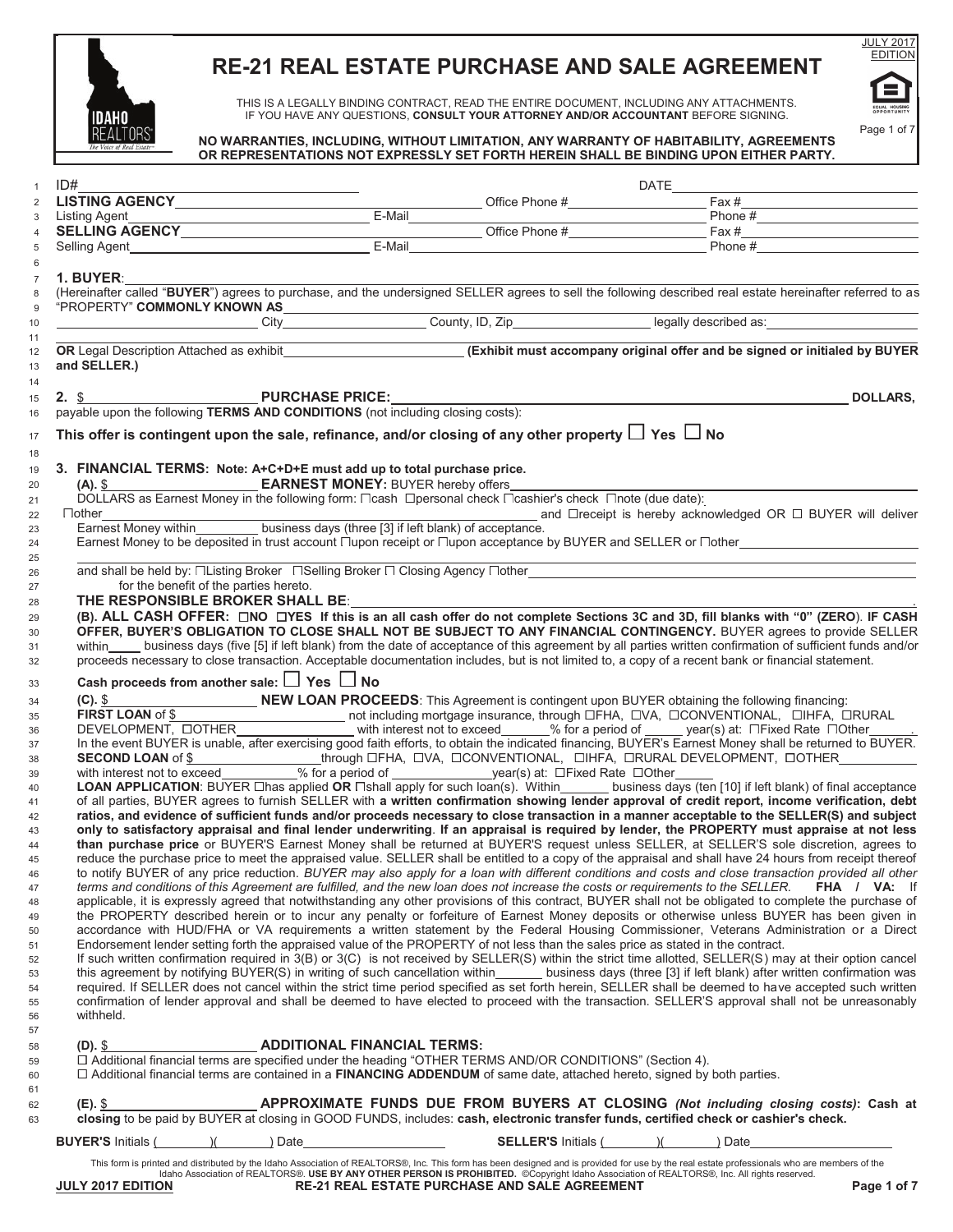#### **PROPERTY ADDRESS: ID#:**

**4. OTHER TERMS AND/OR CONDITIONS:** This Agreement is made subject to the following special terms, considerations and/or contingencies which

| 66 |  |
|----|--|
| 67 |  |
| 68 |  |
| 69 |  |
| 70 |  |
| 71 |  |
| 72 |  |
| 73 |  |
| 74 |  |

**5. ITEMS INCLUDED & EXCLUDED IN THIS SALE**: All existing fixtures and fittings that are attached to the PROPERTY are **INCLUDED IN THE PURCHASE PRICE** (unless excluded below), and shall be transferred free of liens. These include, but are not limited to, all seller-owned attached floor coverings, television wall mounts, satellite dish, attached plumbing, bathroom and lighting fixtures, window screens, screen doors, storm doors, storm windows, window coverings, garage door opener(s) and transmitter(s), exterior trees, plants or shrubbery, water heating apparatus and fixtures, attached fireplace equipment, awnings, ventilating, cooling and heating systems, all ranges, ovens, built-in dishwashers, fuel tanks and irrigation fixtures and 81 equipment, that are now on or used in connection with the PROPERTY and shall be included in the sale unless otherwise provided herein. BUYER should 82 satisfy himself/herself that the condition of the included items is acceptable. It is agreed that any item included in this section is of nominal value less than \$100.

#### **(A). ADDITIONAL ITEMS SPECIFICALLY INCLUDED IN THIS SALE:**

**(B). ITEMS SPECIFICALLY EXCLUDED IN THIS SALE:**

**6. MINERAL RIGHTS:** Any and all mineral rights appurtenant to the PROPERTY are included in and are part of the sale of this PROPERTY, and are not leased or encumbered, unless otherwise agreed to by the parties in writing. 

**7. WATER RIGHTS:** Any and all water rights including but not limited to water systems, wells, springs, lakes, streams, ponds, rivers, ditches, ditch rights, and the like, if any, appurtenant to the PROPERTY are included in and are a part of the sale of this PROPERTY, and are not leased or encumbered, unless otherwise agreed to by the parties in writing.

**8. TITLE CONVEYANCE:** Title of SELLER is to be conveyed by warranty deed, unless otherwise provided, and is to be marketable and insurable except for rights reserved in federal patents, state or railroad deeds, building or use restrictions, building and zoning regulations and ordinances of any governmental unit, and rights of way and easements established or of record. Liens, encumbrances or defects to be discharged by SELLER may be paid out of purchase money at date of closing. No liens, encumbrances or defects which are to be discharged or assumed by BUYER or to which title is taken subject to, exist unless otherwise specified in this Agreement.

**9. TITLE INSURANCE: There may be types of title insurance coverages available other than those listed below and parties to this agreement are advised to talk to a title company about any other coverages available that will give the BUYER additional coverage.**

**(A). PRELIMINARY TITLE COMMITMENT:** Within \_\_\_ business days (six [6] if left blank) of final acceptance of all parties, CSELLER or CBUYER shall furnish to BUYER a preliminary commitment of a title insurance policy showing the condition of the title to said PROPERTY. BUYER shall have \_\_\_ business days (two [2] if left blank) after receipt of the preliminary commitment, within which to object in writing to the condition of the title as set forth in the preliminary commitment. If BUYER does not so object, BUYER shall be deemed to have accepted the conditions of the title. It is agreed that if the title of said PROPERTY is not marketable, and cannot be made so within \_\_\_ business days (two [2] if left blank) after SELLER'S receipt of a written objection and statement of defect from BUYER, then BUYER'S Earnest Money deposit shall be returned to BUYER and SELLER shall pay for the cost of title insurance cancellation fee, escrow and legal fees, if any.

| 118 | (B). TITLE COMPANY: The parties agree that | Гitle                                                               | Companv |
|-----|--------------------------------------------|---------------------------------------------------------------------|---------|
| 110 | te hotenol                                 | chall provide the title policy and preliminary report of commitment |         |

**located at shall provide the title policy and preliminary report of commitment.** 

**(C). STANDARD COVERAGE OWNER'S POLICY**: SELLER shall within a reasonable time after closing furnish to BUYER a title insurance policy in the amount of the purchase price of the PROPERTY showing marketable and insurable title subject to the liens, encumbrances and defects elsewhere set out in this Agreement to be discharged or assumed by BUYER unless otherwise provided herein. **The risk assumed by the title company in the standard coverage policy is limited to matters of public record.** BUYER shall receive a ILTA/ALTA Owner's Policy of Title Insurance. A title company, at BUYER's request, can provide information about the availability, desirability, coverage and cost of various title insurance coverages and endorsements. If BUYER desires title coverage other than that required by this paragraph, BUYER shall instruct Closing Agency in writing and pay any increase in cost unless otherwise provided herein.

**(D). EXTENDED COVERAGE LENDER'S POLICY (Mortgagee policy)**: The lender may require that BUYER (Borrower) furnish an Extended Coverage Lender's Policy. This extended coverage lender's policy considers matters of public record and additionally insures against certain matters not shown in the public record. **This extended coverage lender's policy is solely for the benefit of the lender and only protects the lender.**  

|  | <b>BUYER'S Initials (</b> |  |  | ) Date |
|--|---------------------------|--|--|--------|
|--|---------------------------|--|--|--------|

**SELLER'S** Initials (\_\_\_\_\_\_\_\_\_\_)(\_\_\_\_\_\_\_\_\_\_\_\_) Date \_

This form is printed and distributed by the Idaho Association of REALTORS®, Inc. This form has been designed and is provided for use by the real estate professionals who are members of the Idaho Association of REALTORS®. **USE BY ANY OTHER PERSON IS PROHIBITED.** ©Copyright Idaho Association of REALTORS®, Inc. All rights reserved. **RE-21 REAL ESTATE PURCHASE AND SALE AGREEMENT PAGE 2 of 7** Page 2 of 7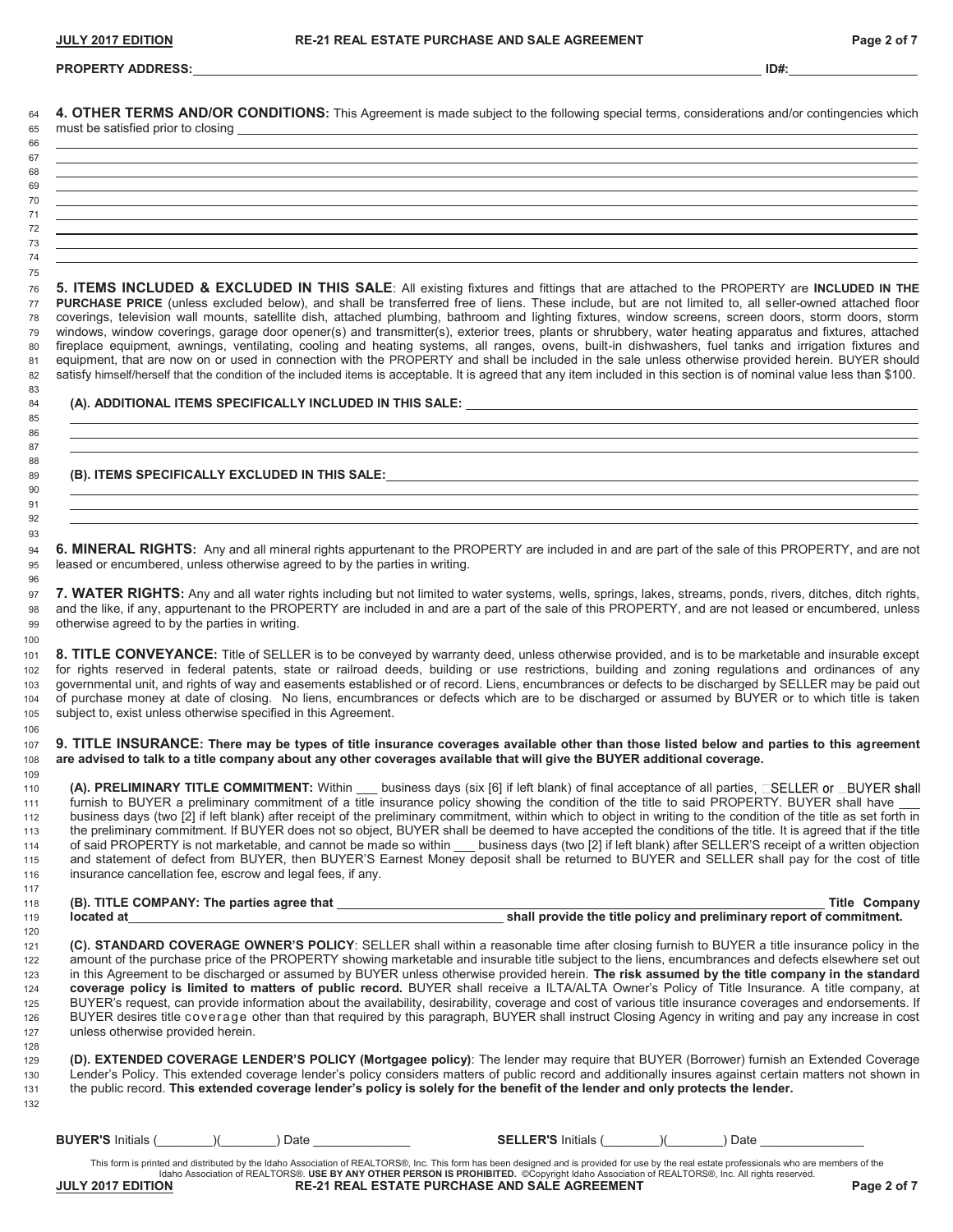# **PROPERTY ADDRESS: ID#:**

# **10. INSPECTION:**

134 (A). **BUYER chooses**  $\square$ to conduct inspections  $\square$ not to conduct inspections. If BUYER chooses not to conduct inspections, skip Section 10B. If indicated, BUYER shall have the right to conduct inspections, investigations, tests, surveys and other studies at **BUYER'S expense, hereafter referred to as "Buyer's Inspection Contingency."**BUYER'S inspection of the PROPERTY includes all aspects of the PROPERTY, including but not limited to neighborhood, conditions, zoning and use allowances, environmental conditions, applicable school districts and/or any other aspect pertaining to the 138 PROPERTY or related to the living environment at the PROPERTY. Unless otherwise addressed, BUYER shall, within \_\_\_\_\_\_ business days (five [5] if left blank) of acceptance, complete these inspections and give to SELLER written notice of disapproved items or written notice of termination of this Agreement based on an unsatisfactory inspection. Once BUYER delivers written notice to SELLER it shall end BUYER's timeframe and is irrevocable regardless of if it was provided prior to the deadline stated above. BUYER is strongly advised to exercise these rights and to make BUYER'S own selection of professionals with appropriate qualifications to conduct inspections of the entire PROPERTY. BUYER shall keep the PROPERTY free and clear of liens; indemnify and hold SELLER harmless from all liability, claims, demands, damages and costs; and repair any damages arising from the 144<br>144 inspections SELLER shall make PROPERTY available for inspection and inspections. **SELLER shall make PROPERTY available for inspection and agrees to accept the responsibility and expense for making sure all the utilities are turned on no later than \_\_\_\_\_business days (two [2] if left blank) from acceptance for the inspection except for phone and** cable. Some inspections, investigations, tests, surveys and other studies may require additional days to complete. The parties agree that unless and the studies of the parties agree that unless and the studies shall dovern specifically set forth below, the above timeframe for investigations, tests, surveys and other studies shall govern. No inspections may be made by any **governmental building or zoning inspector or government employee without the prior consent of SELLER unless required by local law.** 149 □ In the event this offer is subject to a short sale approval by a mortgage company, the time frame for completing inspections shall begin upon written approval of the short sale by the mortgage company and/or all lien holders.

Additional inspections/timeframes:

153 □ Domestic Well Water Potability and/or Productivity Test shall be completed within \_\_\_\_ business days (ten (10) if left blank) from acceptance..

154  $\Box$  Septic Inspection and/or Pumping shall be completed within \_\_\_\_ business days (ten (10) if left blank) from acceptance.<br>155  $\Box$  Survey shall be completed within business days (ten (10) if left blank) from accept

155  $\square$  Survey shall be completed within business days (ten  $(10)$  if left blank) from acceptance.

| 156 | Other |  |  | shall be completed within | business days (ten (10) if left blank) from acceptance. |
|-----|-------|--|--|---------------------------|---------------------------------------------------------|
| 157 | Other |  |  | shall be completed within | business days (ten (10) if left blank) from acceptance. |
| 158 |       |  |  |                           |                                                         |

#### **(B). SATISFACTION/REMOVAL OF INSPECTION CONTINGENCIES:**

1). If BUYER **does not** within the strict time period specified give to SELLER written notice of disapproved items or written notice of termination of this Agreement, BUYER shall conclusively be deemed to have: (a) completed applicable inspections, investigations, review of applicable documents and disclosures; (b) elected to proceed with the transaction and (c) assumed all liability, responsibility and expense for repairs or corrections other than for items which SELLER has otherwise agreed in writing to repair or correct.

2). If BUYER **does** within the strict time period specified give to SELLER written notice of termination of this Agreement based on an unsatisfactory inspection, the parties will have no obligation to continue with the transaction and the Earnest Money shall be returned to BUYER.

3). If BUYER **does** within the strict time period specified give to SELLER written notice of disapproved items, **it shall end BUYER's timeframe for inspections and is irrevocable.** BUYER shall provide to SELLER pertinent section(s) of written inspection reports upon request, if applicable. Upon 171 receipt of written notice SELLER shall have business days (three [3] if left blank) in which to **respond in writing.** SELLER, at SELLER's option, may correct the items as specified by BUYER in the notice or may elect not to do so. If SELLER agrees in writing to correct items requested by BUYER, then both parties agree that they will continue with the transaction and proceed to closing. Immediately upon a written response from SELLER that rejects BUYER's requests, in whole or in part, BUYER may proceed under 10(B)(4) below**.**  

4). If SELLER does not agree to correct BUYER's items within the strict time period specified, or SELLER does not respond in writing within the strict 177 time period specified, then the BUYER has the option of either continuing the transaction without the SELLER being responsible for correcting these 178 deficiencies or giving the SELLER written notice within \_\_\_\_\_\_ business days (three [3] if left blank) that they will not continue with the transaction and will receive their Earnest Money back.

5). If BUYER **does not** give such written notice of cancellation within the strict time periods specified, BUYER shall conclusively be deemed to have elected to proceed with the transaction without repairs or corrections other than for items which SELLER has otherwise agreed in writing to repair or correct.

**(C). Home Warranty Programs are available for purchase through a number of Home Warranty Companies.** 

187 11. LEAD PAINT DISCLOSURE: The subject PROPERTY Lis Lis not defined as "Target Housing" regarding lead-based paint or lead-based paint hazards. The term lead-based paint hazards is intended to identify lead-based paint and all residual lead-containing dusts and soils **regardless of the source of the lead**. If yes, BUYER hereby acknowledges the following: (a) BUYER has been provided an EPA approved lead-based paint hazard information pamphlet, "Protect Your Family From Lead in Your Home", (b) receipt of SELLER'S Disclosure of Information and Acknowledgment Form and have been provided with all records, test reports or other information, if any, related to the presence of lead-based paint hazards on said PROPERTY, (c) that this contract is contingent upon BUYERS right to have the PROPERTY tested for lead-based paint hazards to be completed no later than 193 \_\_\_\_\_\_\_\_\_\_\_\_\_\_\_\_\_\_\_\_\_\_\_\_\_\_\_\_\_\_\_\_or the contingency will terminate, (d) that BUYER hereby  $\quad$  ⊡waives  $\quad$  ⊡does not waive this right, (e) that if test results show unacceptable amounts of lead-based paint on the PROPERTY, BUYER has the right to cancel the contract subject to the option of the SELLER (to be given in writing) to elect to remove the lead-based paint and correct the problem which must be accomplished before closing, (f) that if the contract is canceled under this clause, BUYER'S earnest money deposit shall be returned to BUYER. Additionally, if any structure was built before 1978 and is a residential home, apartment or child-occupied facility such as a school or day-care center, federal law requires contractors that disturb lead-based paint in that structure to provide the owner with a "Renovate Right" pamphlet. The contractor shall be certified and follow specific work practices to prevent lead contamination. 

**12. MOLD DISCLAIMER: BUYER is hereby advised that mold and/or other microorganisms may exist at the Property. Upon closing BUYER acknowledges and agrees to accept full responsibility and risk for any matters that may result from mold and/ or other microorganisms and to**

**BUYER'S** Initials (\_\_\_\_\_\_\_\_)(\_\_\_\_\_\_\_\_) Date \_\_\_\_\_\_\_\_\_\_\_\_\_\_ **SELLER'S** Initials (\_\_\_\_\_\_\_\_)(\_\_\_\_\_\_\_\_) Date \_\_\_\_\_\_\_\_\_\_\_\_\_\_\_

This form is printed and distributed by the Idaho Association of REALTORS®, Inc. This form has been designed and is provided for use by the real estate professionals who are members of the Idaho Association of REALTORS®. **USE BY ANY OTHER PERSON IS PROHIBITED.** ©Copyright Idaho Association of REALTORS®, Inc. All rights reserved. **JULY 2018 RE-21 REAL ESTATE PURCHASE AND SALE AGREEMENT PAGE 2017 Page 3 of 7**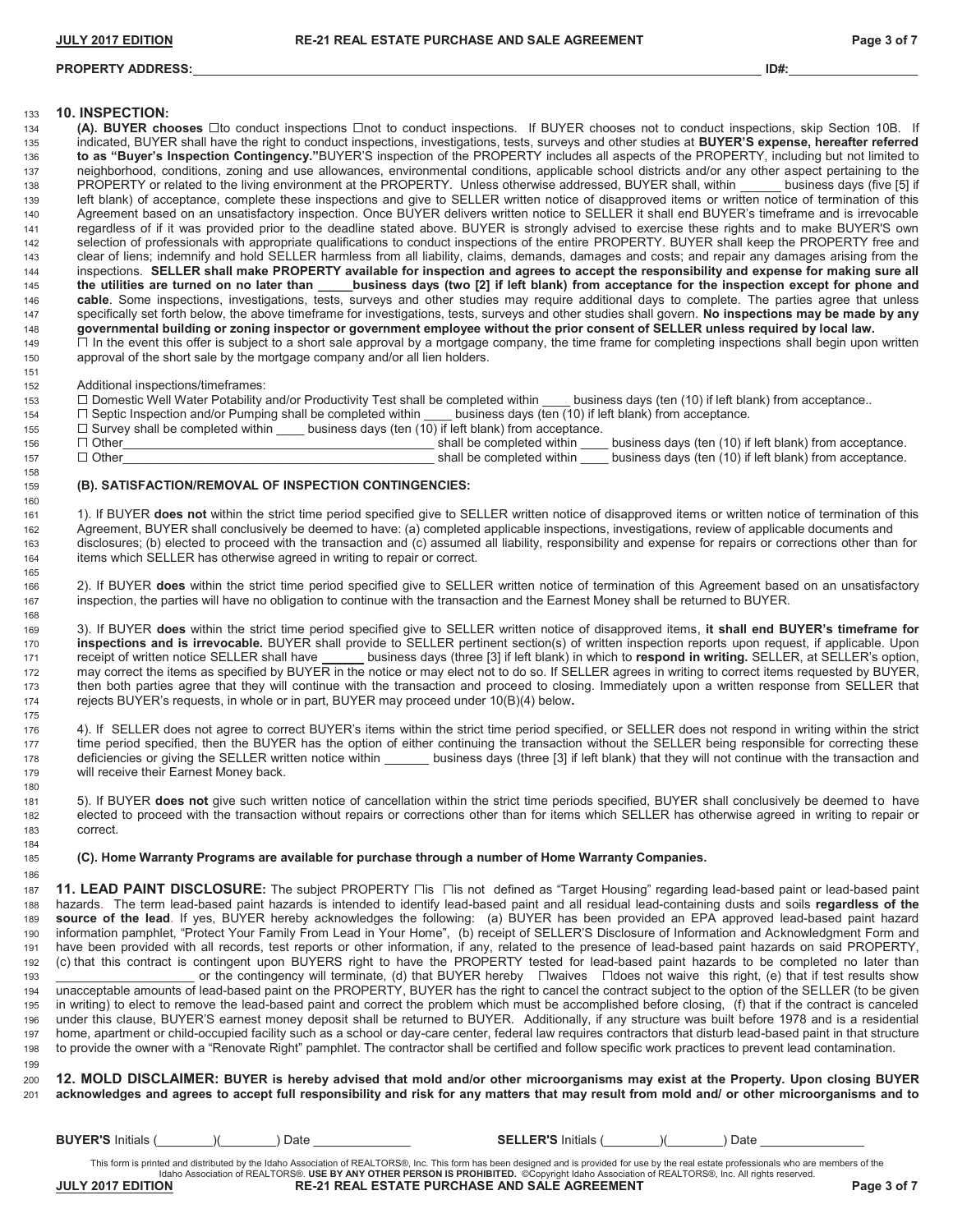#### **PROPERTY ADDRESS: ID#:**

202 **hold SELLER and any Broker or agent representing SELLER or BUYER harmless from any liability or damages (financial or otherwise) relating to**  203 **such matters.** 

<sup>205</sup>**13. SQUARE FOOTAGE VERIFICATION: BUYER IS AWARE THAT ANY REFERENCE TO THE SQUARE FOOTAGE OF THE REAL PROPERTY** 206 **OR IMPROVEMENTS IS APPROXIMATE. IF SQUARE FOOTAGE IS MATERIAL TO THE BUYER, IT MUST BE VERIFIED DURING THE INSPECTION** 207 **PERIOD.**

<sup>209</sup>**14. SELLER'S PROPERTY CONDITION DISCLOSURE FORM:** If required by Title 55, Chapter 25 Idaho Code SELLER shall within ten (10) 210 calendar days after execution of this Agreement provide to BUYER or BUYER'S agent, "Seller's Property Condition Disclosure Form" or other acceptable 211 form. BUYER has received the "Seller's Property Condition Disclosure Form" or other acceptable form prior to signing this Agreement:  $\Box$ Yes  $\Box$ No  $\Box$ N/A 212

**15. COVENANTS, CONDITIONS AND RESTRICTIONS (CC&Rs):** As part of the BUYER'S inspection of the PROPERTY as set forth in Section 10, 214 BUYER is responsible for obtaining and reviewing a copy of any CC&Rs which may affect the PROPERTY. BUYER shall have \_\_\_\_\_\_\_\_ business days (five 215 [5] if left blank) but in no event shall such time period exceed that time period set forth for inspections in Section 10, to review any CC&Rs that may affect the PROPERTY. Unless BUYER delivers to SELLER a written and signed objection to the terms of any applicable CC&Rs with particularity describing BUYER'S reasonable objections within such time period as set forth above, BUYER shall be deemed to have conclusively waived any objection to the terms of any CC&Rs affecting the PROPERTY, nothing contained herein shall constitute a waiver of BUYER to challenge CC&Rs directly with a homeowners association after closing. If BUYER timely and reasonably objects to a term of the CC&Rs, this Agreement shall terminate and the Earnest Money shall be returned to 220 BUYER.

| 222 16. SUBDIVISION HOMEOWNER'S ASSOCIATION: BUYER is aware that membership in a Home Owner's Association may be required and                             |  |
|-----------------------------------------------------------------------------------------------------------------------------------------------------------|--|
| 223 BUYER agrees to abide by the Articles of Incorporation, Bylaws and rules and regulations of the Association. BUYER is further aware that the PROPERTY |  |
| 224 may be subject to assessments levied by the Association described in full in the Declaration of Covenants, Conditions and Restrictions. BUYER has     |  |
| 225 reviewed Homeowner's Association Documents: $\square$ Yes $\square$ No $\square$ N/A. Association fees/dues are \$<br>per                             |  |
| 226 □BUYER □SELLER □Shared Equally □N/A to pay Homeowner's Association SET UP FEE of \$<br>and/or                                                         |  |

227 □BUYER □SELLER □Shared Equally □N/A to pay Homeowner's Association PROPERTY TRANSFER FEES of \$ \_\_\_\_\_ at closing.

**17. COSTS PAID BY:** The parties agree to pay the following costs as indicated below. None of the costs to be paid by the parties in this section creates an inspection or performance obligation other than strictly for the payment of costs unless otherwise stated. There may be other costs incurred in addition to those set forth below. Such costs may be required by the lender, by law, or by other circumstances. Requested tests/inspection reports as indicated below shall be provided to the other party within the time period specified in Section 10.

233 **SELLER agrees to pay up to \$ (\$0 if left blank) of lender required repair costs only.**

234 BUYER or SELLER has the option to pay any lender required repair costs in excess of this amount.

235

204

208

221

228

236 Upon closing SELLER agrees to pay □\_\_\_\_\_\_\_\_\_% of the purchase price OR □\$\_\_\_\_\_\_\_\_\_\_\_\_\_\_\_ (dollar amount) (N/A if left <sup>237</sup>**blank) of lender-approved BUYER'S closing costs, lender fees, and prepaid costs include but are not limited to those items in**  <sup>238</sup>**BUYER columns marked below**. **This concession can also be used for any other expense not related to financing at the BUYER's** 

<sup>239</sup>**discretion.**

|                                             | <b>BUYER SELLER Equally</b> | Shared | N/A |                                                                              | <b>BUYER SELLER Equally</b> | Shared | N/A |
|---------------------------------------------|-----------------------------|--------|-----|------------------------------------------------------------------------------|-----------------------------|--------|-----|
| Appraisal Fee                               |                             |        |     | Title Ins. Standard Coverage Owner's Policy                                  |                             |        |     |
| Appraisal Re-Inspection Fee                 |                             |        |     | Title Ins. Extended Coverage<br>Lender's Policy - Mortgagee Policy           |                             |        |     |
| Closing Escrow Fee                          |                             |        |     | <b>Additional Title Coverage</b>                                             |                             |        |     |
| Lender Document Preparation Fee             |                             |        |     | Domestic Well Water Potability Test<br>Shall be ordered by: FBUYER LSELLER   |                             |        |     |
| <b>Tax Service Fee</b>                      |                             |        |     | Domestic Well Water Productivity Test<br>Shall be ordered by: JBUYER LSELLER |                             |        |     |
| Flood Certification/Tracking Fee            |                             |        |     | Septic Inspections<br>Shall be ordered by: FBUYER TSELLER                    |                             |        |     |
| Lender Required Inspections                 |                             |        |     | Septic Pumping<br>Shall be ordered by: TBUYER FSELLER                        |                             |        |     |
| Attorney Contract Preparation or Review Fee |                             |        |     | Survey<br>Shall be ordered by: LBUYER LSELLER                                |                             |        |     |
|                                             |                             |        |     |                                                                              |                             |        |     |
|                                             |                             |        |     |                                                                              |                             |        |     |

240 242

241 **18.OCCUPANCY**: BUYER does does not intend to occupy PROPERTY as BUYER'S primary residence.

**BUYER'S** Initials (  $\qquad$  ) (  $\qquad$  ) Date  $\qquad$  **SELLER'S** Initials (  $\qquad$  ) Date

This form is printed and distributed by the Idaho Association of REALTORS®, Inc. This form has been designed and is provided for use by the real estate professionals who are members of the Idaho Association of REALTORS®. **USE BY ANY OTHER PERSON IS PROHIBITED.** ©Copyright Idaho Association of REALTORS®, Inc. All rights reserved. **JULY 2017 EDITION RE-21 REAL ESTATE PURCHASE AND SALE AGREEMENT Page 4 of 7**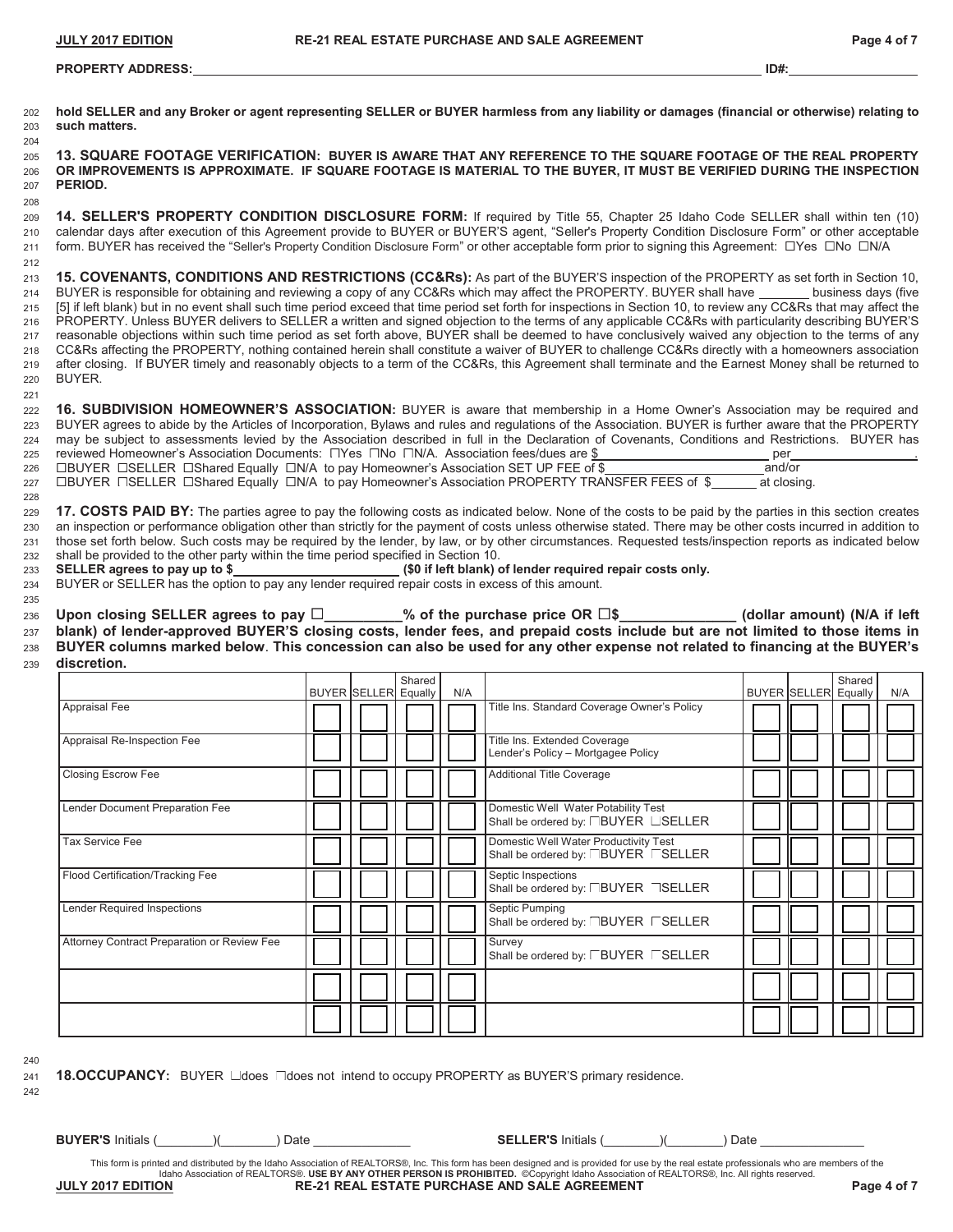# **PROPERTY ADDRESS: ID#:**

**19. RISK OF LOSS OR NEGLECT: Prior to closing of this sale, all risk of loss shall remain with SELLER. In addition, should the PROPERTY be materially damaged by fire, neglect, or other destructive cause prior to closing, this agreement shall be voidable at the option of the BUYER. 20. WALK THROUGHS:** The SELLER grants BUYER and any representative of BUYER reasonable access to conduct two walk through inspections of 247 the PROPERTY NOT AS A CONTINGENCY OF THE SALE, but for the following stated purposes: first walkthrough shall be within (three [3] if left blank) after the deadline for completion of repairs agreed to as a result of the Buyer's Inspection Contingency for the purpose of satisfying BUYER that any repairs agreed to in writing by BUYER and SELLER have been completed. The second walkthrough shall be within business days (three [3] if left blank) prior to close of escrow, for the purpose of satisfying BUYER that PROPERTY is in substantially the same condition as on the date this offer is made. SELLER shall make PROPERTY available for the walk throughs and agrees to accept the responsibility and expense for making sure all the utilities are turned on for the walk throughs except for phone and cable. If BUYER does not conduct either of the walk throughs, BUYER specifically releases the SELLER and Broker(s) and their associates of any liability as to incomplete repairs and/or any changed conditions.

#### **21. SINGULAR AND PLURAL** terms each include the other, when appropriate.

**22. FORECLOSURE NOTICE:** If the PROPERTY described above is currently involved in a foreclosure proceeding (pursuant to Idaho Code §45-1506) any contract or agreement with the owner or owners of record that involves the transfer of any interest in residential real property, as defined in §45- 525(5)(b), Idaho Code, subject to foreclosure must be in writing and must be accompanied by and affixed to RE-42 Property Foreclosure Disclosure Form.

**23. MECHANIC'S LIENS - GENERAL CONTRACTOR DISCLOSURE STATEMENT NOTICE:** BUYER and SELLER are hereby notified that, subject to Idaho Code §45-525 *et seq.*, a "General Contractor" must provide a Disclosure Statement to a homeowner that describes certain rights afforded to the homeowner (e.g. lien waivers, general liability insurance, extended policies of title insurance, surety bonds, and sub-contractor information). The Disclosure Statement must be given to a homeowner prior to the General Contractor entering into any contract in an amount exceeding \$2,000 with a homeowner for construction, alteration, repair, or other improvements to real property, or with a residential real property purchaser for the purchase and sale of newly constructed property. Such disclosure is the responsibility of the General Contractor and it is not the duty of your agent to obtain this information on your behalf. You are advised to consult with any General Contractor subject to Idaho Code §45-525 *et seq.* regarding the General Contractor Disclosure Statement.

**24. SALES PRICE INFORMATION:** Pursuant to Idaho Code §54-2083(6)(d), a "sold" price of real property is not confidential client information.

**25. TRANSMISSION OF DOCUMENTS:** Facsimile or electronic transmission of any signed original document, and retransmission of any signed 272 facsimile or electronic transmission shall be the same as delivery of an original. At the request of either the BUYER or SELLER, or the LENDER, or the Closing Agency, the BUYER and SELLER will confirm facsimile or electronic transmitted signatures by signing an original document.

**26. BUSINESS DAYS:** A business day is herein defined as Monday through Friday, 8:00 A.M. to 5:00 P.M. in the local time zone where the subject real PROPERTY is physically located. A business day shall not include any Saturday or Sunday, nor shall a business day include any legal holiday recognized by the state of Idaho as found in Idaho Code §73-108. If the time in which any act required under this agreement is to be performed is based upon a business day calculation, then it shall be computed by excluding the calendar day of execution and including the last business day. The first business day shall be the first business day after the date of execution. If the last day is a legal holiday, then the time for performance shall be the next subsequent business day.

**27. CALENDAR DAYS:** A calendar day is herein defined as Monday through Sunday, midnight to midnight, in the local time zone where the subject real PROPERTY is physically located. A calendar day shall include any legal holiday. The time in which any act required under this agreement is to be performed shall be computed by excluding the date of execution and including the last day, thus the first day shall be the day after the date of execution. Any reference to "day" or "days" in this agreement means the same as calendar day, unless specifically enumerated as a "business day." 

**28. ATTORNEY'S FEES:** If either party initiates or defends any arbitration or legal action or proceedings which are in any way connected with this Agreement, the prevailing party shall be entitled to recover from the non-prevailing party reasonable costs and attorney's fees, including such costs and fees on appeal.

**29. DEFAULT: If BUYER defaults** in the performance of this Agreement, SELLER has the option of: (1) accepting the Earnest Money as liquidated damages or (2) pursuing any other lawful right and/or remedy to which SELLER may be entitled. If SELLER elects to proceed under (1), SELLER shall make demand upon the holder of the Earnest Money, upon which demand said holder shall pay from the Earnest Money the costs incurred by SELLER'S Broker on behalf of SELLER and BUYER related to the transaction, including, without limitation, the costs of title insurance, escrow fees, appraisal, credit report fees, inspection fees and attorney's fees; and said holder shall pay any balance of the Earnest Money, one-half to SELLER and one-half to SELLER'S Broker, provided that the amount to be paid to SELLER'S Broker shall not exceed the Broker's agreed-to commission. SELLER and BUYER specifically acknowledge and agree that if SELLER elects to accept the Earnest Money as liquidated damages, such shall be SELLER'S sole and exclusive remedy, and such shall not be considered a penalty or forfeiture. If SELLER elects to proceed under (2), the holder of the Earnest Money shall be entitled to pay the costs incurred by SELLER'S Broker on behalf of SELLER and BUYER related to the transaction, including, without limitation, the costs of brokerage fee, title insurance, escrow fees, appraisal, credit report fees, inspection fees and attorney's fees, with any balance of the Earnest Money to be held pending resolution of the matter. **If SELLER defaults**, having approved said sale and fails to consummate the same as herein agreed, BUYER'S Earnest Money deposit shall be returned to him/her and SELLER shall pay for the costs of title insurance, escrow fees, appraisals, credit report fees, inspection fees, brokerage fees and attorney's fees, if any. This shall not be considered as a waiver by BUYER of any other lawful right or remedy to which BUYER may be entitled.

**30. EARNEST MONEY DISPUTE / INTERPLEADER**: Notwithstanding any termination or breach of this Agreement, BUYER and SELLER agree that in the event of any controversy regarding the Earnest Money and things of value held by Broker or closing agency, Broker may reasonably rely on the terms of this Agreement or other written documents signed by both parties to determine how to disburse the disputed money. However, Broker or closing agency shall not be required to take any action but may await any proceeding, or at Broker's or closing agency's option and sole discretion, may interplead all parties

**BUYER'S** Initials (\_\_\_\_\_\_\_\_)(\_\_\_\_\_\_\_\_) Date \_\_\_\_\_\_\_\_\_\_\_\_\_\_ **SELLER'S** Initials (\_\_\_\_\_\_\_\_)(\_\_\_\_\_\_\_\_) Date \_\_\_\_\_\_\_\_\_\_\_\_\_\_\_

This form is printed and distributed by the Idaho Association of REALTORS®, Inc. This form has been designed and is provided for use by the real estate professionals who are members of the Idaho Association of REALTORS®. **USE BY ANY OTHER PERSON IS PROHIBITED.** ©Copyright Idaho Association of REALTORS®, Inc. All rights reserved. **JULY 2017 EDITION RE-21 REAL ESTATE PURCHASE AND SALE AGREEMENT Page 5 of 7**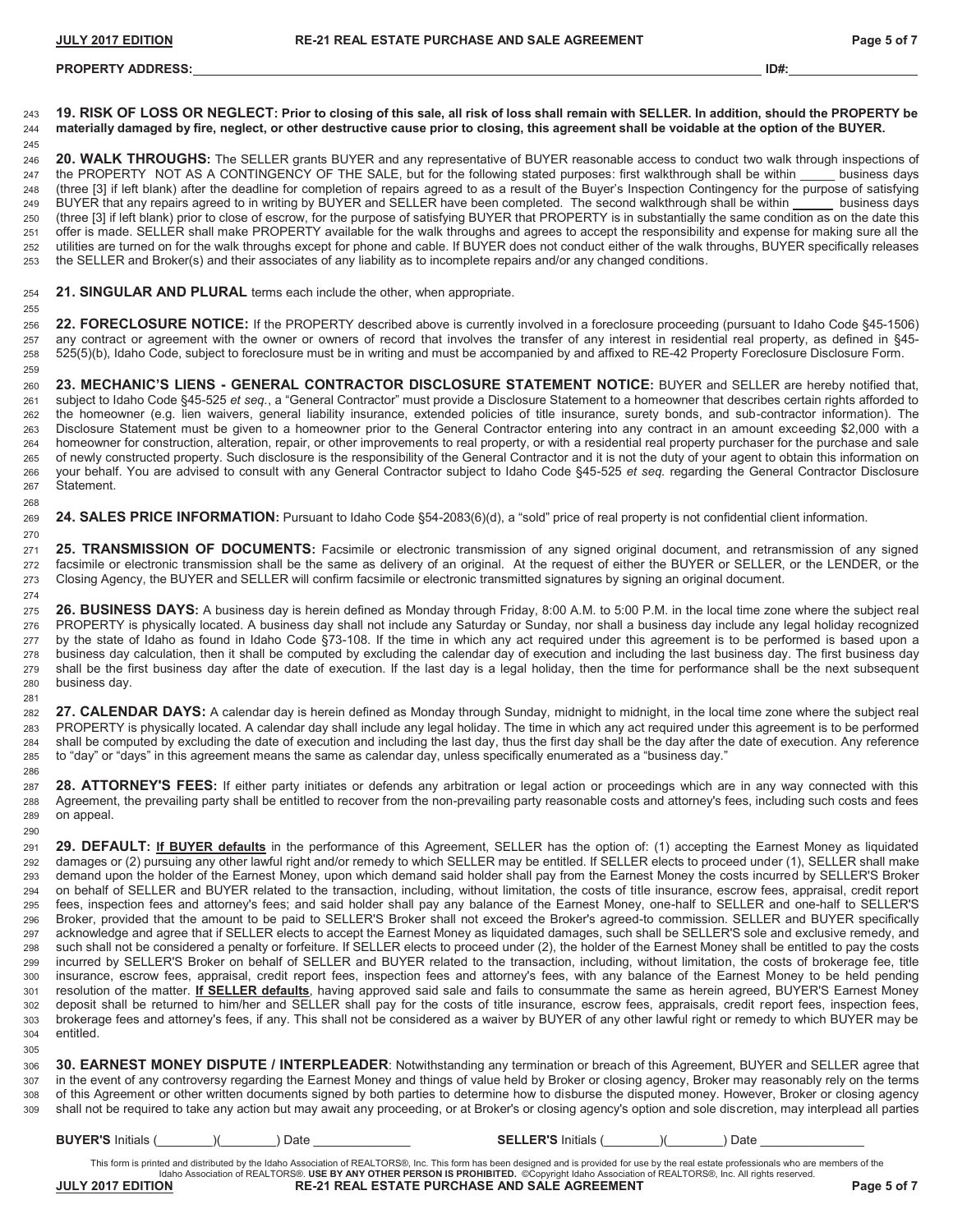and deposit any moneys or things of value into a court of competent jurisdiction and shall recover all costs which were incurred as a result of the dispute

### **PROPERTY ADDRESS: ID#:**

| 311<br>312<br>313                             | including, but not limited to, reasonable attorney's fees. If either parties' Broker incurs attorney's fees as a result of any Earnest Money dispute, whether or<br>not formal legal action is taken, said Broker is entitled to recover actual fees incurred from either BUYER or SELLER.                                                                                                                                                                                                                                     |
|-----------------------------------------------|--------------------------------------------------------------------------------------------------------------------------------------------------------------------------------------------------------------------------------------------------------------------------------------------------------------------------------------------------------------------------------------------------------------------------------------------------------------------------------------------------------------------------------|
| 314<br>315<br>316<br>317                      | 31. COUNTERPARTS: This Agreement may be executed in counterparts. Executing an agreement in counterparts shall mean the signature of two<br>identical copies of the same agreement. Each identical copy of an agreement signed in counterparts is deemed to be an original, and all identical copies<br>shall together constitute one and the same instrument.                                                                                                                                                                 |
| 318<br>319<br>320<br>321                      | 32. "NOT APPLICABLE" DEFINED: The letters "n/a," "N/A," "n.a.," and "N.A." as used herein are abbreviations of the term "not applicable." Where this<br>agreement uses the term "not applicable" or an abbreviation thereof, it shall be evidence that the parties have contemplated certain facts or conditions and<br>have determined that such facts or conditions do not apply to the agreement or transaction herein.                                                                                                     |
| 322<br>323<br>324                             | 33. SEVERABILITY: In the case that any one or more of the provisions contained in this Agreement, or any application thereof, shall be invalid, illegal or<br>unenforceable in any respect, the validity, legality or enforceability of the remaining provisions shall not in any way be affected or impaired thereby.                                                                                                                                                                                                         |
| 325<br>326<br>327                             | 34. REPRESENTATION CONFIRMATION: Check one (1) box in Section 1 and one (1) box in Section 2 below to confirm that in this transaction, the<br>brokerage(s) involved had the following relationship(s) with the BUYER(S) and SELLER(S).                                                                                                                                                                                                                                                                                        |
| 328<br>329<br>330<br>331<br>332               | Section 1:<br>$\Box$ A. The brokerage working with the BUYER(S) is acting as an AGENT for the BUYER(S).<br>□ B. The brokerage working with the BUYER(S) is acting as a LIMITED DUAL AGENT for the BUYER(S), without an ASSIGNED AGENT.<br>$\perp$ C. The brokerage working with the BUYER(S) is acting as a LIMITED DUAL AGENT for the BUYER(S) and has an ASSIGNED AGENT<br>acting solely on behalf of the BUYER(S).                                                                                                          |
| 333<br>334                                    | $\Box$ D. The brokerage working with the BUYER(S) is acting as a NONAGENT for the BUYER(S).                                                                                                                                                                                                                                                                                                                                                                                                                                    |
| 335<br>336<br>337<br>338<br>339<br>340<br>341 | Section 2:<br>$\Box$ A. The brokerage working with the SELLER(S) is acting as an AGENT for the SELLER(S).<br>□ B. The brokerage working with the SELLER(S) is acting as a LIMITED DUAL AGENT for the SELLER(S), without an ASSIGNED AGENT.<br>$\Box$ C. The brokerage working with the SELLER(S) is acting as a LIMITED DUAL AGENT for the SELLER(S) and has an ASSIGNED AGENT<br>acting solely on behalf of the SELLER(S).<br>$\Box$ D. The brokerage working with the SELLER(S) is acting as a NONAGENT for the SELLER(S).   |
| 342<br>343<br>344<br>345<br>346               | Each party signing this document confirms that he has received, read and understood the Agency Disclosure Brochure adopted or approved by the Idaho<br>real estate commission and has consented to the relationship confirmed above. In addition, each party confirms that the brokerage's agency office policy<br>was made available for inspection and review. EACH PARTY UNDERSTANDS THAT HE IS A "CUSTOMER" AND IS NOT REPRESENTED BY A<br>BROKERAGE UNLESS THERE IS A SIGNED WRITTEN AGREEMENT FOR AGENCY REPRESENTATION. |
| 347<br>348<br>349                             | 35. CLOSING: On or before the closing date, BUYER and SELLER shall deposit with the closing agency all funds and instruments necessary to complete<br>this transaction. Closing means the date on which all documents are either recorded or accepted by an escrow agent and the sale proceeds are<br>available to SELLER. The closing shall be no later than (Date)<br><u> 1989 - Johann Barn, fransk politik (f. 1989)</u>                                                                                                   |
| 350<br>351                                    | The parties agree that the CLOSING AGENCY for this transaction shall be <b>contract the contract of the contract of the contract of the contract of the contract of the contract of the contract of the contract of the contract</b>                                                                                                                                                                                                                                                                                           |
| 352<br>353                                    | located at <u>the companion of the companion of the companion of the companion of the companion of the companion of</u>                                                                                                                                                                                                                                                                                                                                                                                                        |
| 354<br>355<br>356<br>357                      |                                                                                                                                                                                                                                                                                                                                                                                                                                                                                                                                |
| 358<br>359                                    | 36. POSSESSION: BUYER shall be entitled to possession nupon closing or ndate<br>$\neg A.M. \nightharpoonup P.M.$<br>time                                                                                                                                                                                                                                                                                                                                                                                                       |
| 360<br>361<br>362                             | 37. PRORATIONS: Property taxes and water assessments (using the last available assessment as a basis), rents, interest and reserves, liens,<br>encumbrances or obligations assumed, and utilities shall be prorated ∟upon closing or as of $\Box$ date_<br>BUYER to reimburse SELLER for fuel in tank $\Box$ Yes $\Box$ No $\Box$ N/A. Dollar amount may be determined by SELLER's supplier.                                                                                                                                   |
| 363<br>364<br>365                             | 38. ASSIGNMENT: This Agreement and any rights or interests created herein $\sqcap$ may $\sqcap$ may not be sold, transferred, or otherwise assigned.                                                                                                                                                                                                                                                                                                                                                                           |
| 366<br>367<br>368                             | 39. ENTIRE AGREEMENT: This Agreement contains the entire Agreement of the parties respecting the matters herein set forth and supersedes all prior<br>Agreements between the parties respecting such matters.                                                                                                                                                                                                                                                                                                                  |
| 369<br>370                                    | <b>40. TIME IS OF THE ESSENCE IN THIS AGREEMENT.</b>                                                                                                                                                                                                                                                                                                                                                                                                                                                                           |
| 371<br>372<br>373                             | 41. AUTHORITY OF SIGNATORY: If BUYER or SELLER is a corporation, partnership, trust, estate, or other entity, the person executing this<br>agreement on its behalf warrants his or her authority to do so and to bind BUYER or SELLER.                                                                                                                                                                                                                                                                                         |
| 374<br>375                                    | 42. ACCEPTANCE: This offer is made subject to the acceptance, counter or rejection of SELLER and BUYER on or before<br>(Date)                                                                                                                                                                                                                                                                                                                                                                                                  |

This form is printed and distributed by the Idaho Association of REALTORS®, Inc. This form has been designed and is provided for use by the real estate professionals who are members of the<br>Idaho Association of REALTORS®.

**BUYER'S** Initials (\_\_\_\_\_\_\_\_)(\_\_\_\_\_\_\_\_) Date \_\_\_\_\_\_\_\_\_\_\_\_\_\_ **SELLER'S** Initials (\_\_\_\_\_\_\_\_)(\_\_\_\_\_\_\_\_) Date \_\_\_\_\_\_\_\_\_\_\_\_\_\_\_